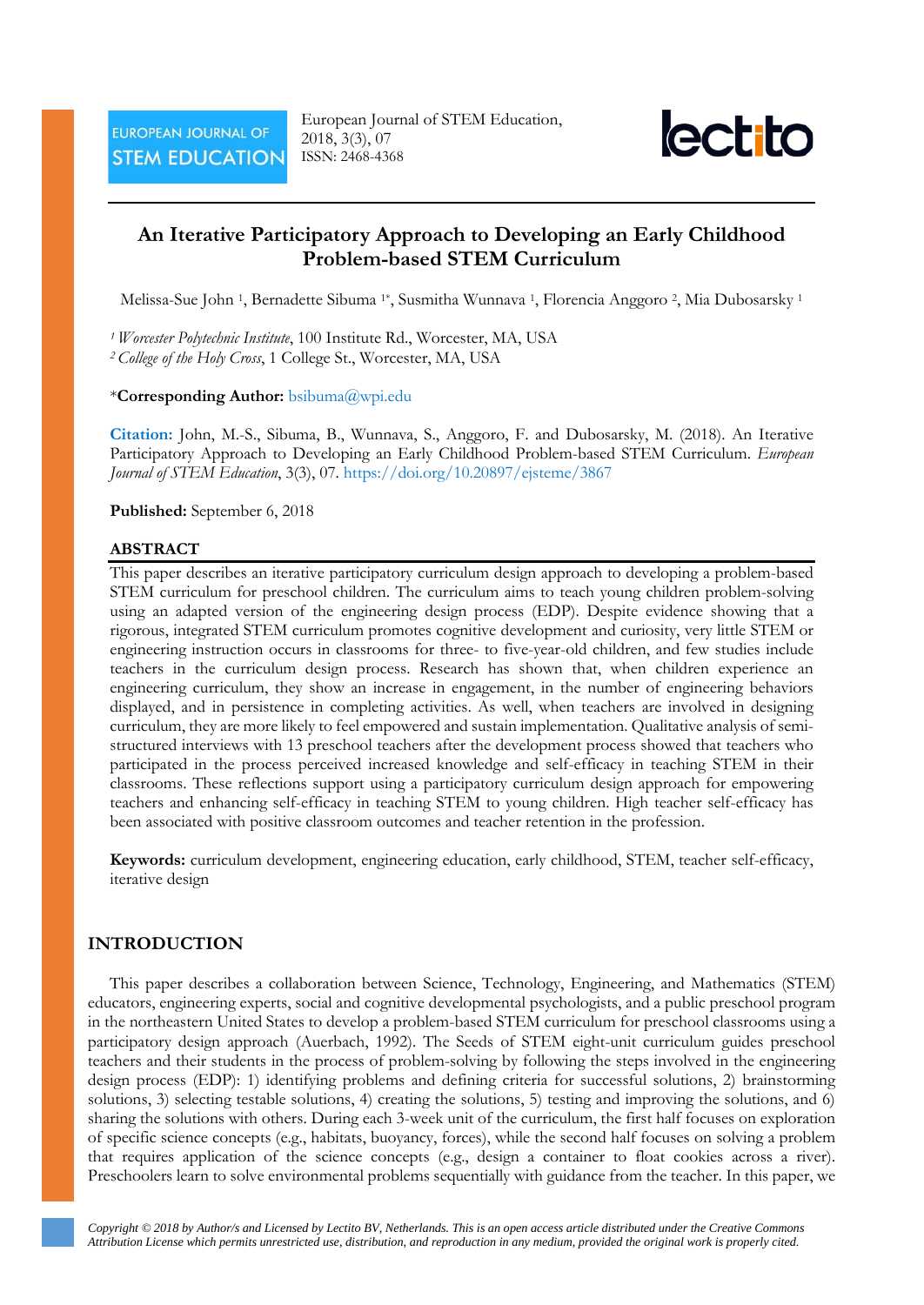review current standards, highlight examples from existing preschool curricula, and describe the iterative design process used to develop the curriculum. We also share results from formative evaluation tools, including teacher feedback surveys and interviews about teachers' reflections on their ability to teach and integrate STEM and the problem-solving approach in their practice following their involvement in the development process.

## **Background**

Stakeholders and experts in education and industry concur that it is essential to support the development of students' STEM literacy, or the ability to apply STEM concepts and skills (Bornfreund, 2011; Zollman, 2012) to address real-world problems. STEM literacy is considered crucial to students' future success (Fayer et al., 2017). However, a large portion of teachers and adolescent children in the United States are underprepared and become uninterested in STEM over time (Archer et al., 2010; NRC, 2011, 2014). National investment in developing a pipeline of individuals equipped with STEM competencies has been a priority for building knowledgeable, skilled, and innovative members of the workforce (Carnegie Corporation of New York, 2009).

Research on academic achievement shows a large disparity between low income and ethnic minority students in the United States (U.S.) and their White, middle-class counterparts. Children are first exposed to academic topics and skill-building activities during their pre-kindergarten years (Claessens et al., 2009; Federal Interagency Forum on Child and Family Statistics, 2013; Morgan et al., 2016). Since studies show that poor and ethnic minority children in the U.S. have already fallen behind before they enter public schools (Brooks-Gunn et al., 2007; Mickelson et al., 2013), a steady increase in early childhood education programs and enrollment has shown promising evidence in narrowing the performance gap (Haskins and Rouse, 2005; Howes et al., 2008).

Young children are naturally curious about their world (Engel, 2011; Piaget and Inhelder, 2000). Children actively participate in their environment, reason, define problems, manipulate, build and test prototypes, apply mathematical and scientific concepts, and share solutions with friends and family (Buchter et al., 2017). This results in the natural development of scientific inquiry and observation, measurement, prediction, inference, and communication skills (Platz, 2004) that increase with sophistication as children develop (Piaget and Inhelder, 2000).

The National Research Council (2012) defines engineering as an engagement in a systematic practice of design to achieve solutions to particular human problems (p. 11). Young children are natural engineers in the sense that they manipulate their worlds in an attempt to solve problems (Brophy et al., 2008; Cunningham, 2009). Yet, engineering is rarely included in the development of early childhood curricula (Bagiati and Evangelou, 2015). Debates about how early to introduce STEM concepts and the extent to which young children can understand the subject matter and develop the skills are commonplace (Tippett and Milford, 2016; Wood and Hedges, 2016). As a result, early childhood programs vary widely in their resources, quality, effectiveness, and time spent on instruction in the disciplines related to STEM, especially engineering (Cannon et al., 2017; Whitebook and Ryan, 2011).

Despite evidence showing that a rigorous, integrated STEM curriculum promotes cognitive development and curiosity (Fogarty, 2009; Klein and Knitzer, 2006; Zan and Geiken, 2010), very little STEM or engineering instruction occurs in classrooms for three to five year old children (Diamond, et al., 2013), and few studies actively include teachers in the curriculum design process (McFadden, 2015).

# **Characteristics of a High-Quality Early Education Curriculum**

High quality early childhood programs are associated with long term positive outcomes (Reynolds et al., 2004). Such programs include rich materials that incite exploration (Moomaw and Davis, 2010), are developmentally appropriate (National Research Council, 2012), and culturally responsive (Gay, 2000). They encourage frequent and responsive interactions between child and teacher (Vygotsky, 1962) and increase child engagement (Howes et al., 2008). An effective way to foster young children's learning is by meeting their cognitive, emotional, and developmental needs through both direct instruction and play (Moomaw and Davis, 2010). Allowing children to take the lead in exploring phenomena and asking open-ended questions that provide opportunities for children to reflect, form theories, and explore also makes for higher quality programs (Aldemir and Kernami, 2017).

The National Association for the Education of Young Children (NAEYC, 2009) identified key criteria for a set of materials to be considered an effective curriculum: (1) Children must be active and engaged; (2) Goals must be clear and shared by all; (3) Curriculum must be evidence-based; (4) Content must be learned through investigation, exploration, and direct teaching; (5) The curriculum must build on prior learning and experience; (6) Professional standards validate the curriculum's content; and (7) The curriculum, if implemented as intended, must have beneficial effects.

### **Approaches to Curriculum Development**

This paper describes the Seeds of STEM curriculum development process, based on expert defined learning outcomes and models (NRC, 2012). Clements' (2007) seminal work toward creating a curriculum research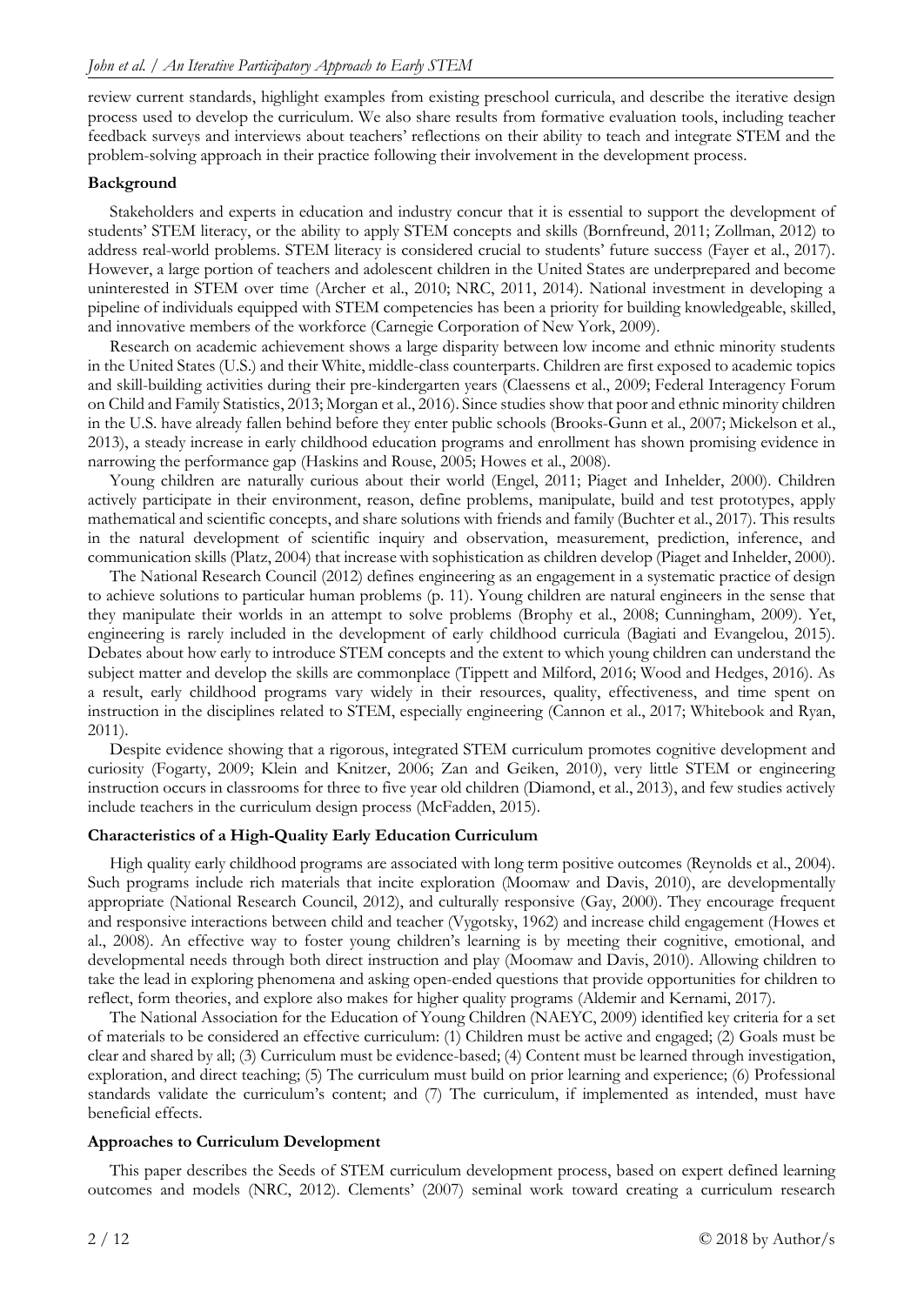framework defined the elements needed to develop a 'research-based' curriculum. Recognizing the iterative nature of curriculum development, Clements argued for multiple testing before, during, and after the curriculum is developed. Accordingly, the Seeds of STEM curriculum was developed based on research-based outcomes, similar to Wiggins and McTighe's (2005) 'backwards design' approach, designed according to established learning models, tested in authentic settings, revised based on feedback from students and teachers, and its activities were evaluated multiple times to verify that the learning outcomes were met.

An iterative design approach helps to ensure that curriculum materials are effective and engaging (Couso, 2016; Diamond and Powell, 2011). Kinzie et al. (2009) developed a math curriculum for pre-Kindergarten which began with creative brainstorming, followed by development of early prototypes that were repeatedly revised, evaluated by teachers, and tried out in classrooms before they were deemed complete. For example, the developers conducted classroom observations in three pilot classrooms to evaluate the connections among activities throughout the year. They found that teachers tended to focus on completing activities rather than on encouraging students to think about them. As a result, they added language for teachers to use to prompt children to think and share their thoughts.

Similarly, a participatory curriculum design approach is one which cyclically involves stakeholders and end users in the design and decision making about the curriculum. Taylor (2003) grounds this approach on developing a partnership between different stakeholders in the curriculum and, in doing so, creating a sense of ownership of the product. By increasing stakeholder participation in the process, positive curricular impacts on learning and sustainability of implementation are thought to increase. This approach has been used in international and community education contexts to create curricular interventions to be maintained on a local level (Peters and Matarasso, 2005; Auerbach, 1992). Likewise, the participatory approach was used in the current project to help maintain preschool teachers motivation to remain involved and empower them to serve as co-developers.

Additional STEM curricula that have included teachers and their classrooms in the development process have shown to have promising outcomes. For example, *Building Blocks Foundations for Mathematical Thinking* is a mathematics computer-based curriculum for PK-2. It draws on the National Council of Teachers of Mathematics standards and National Association for the Education of Young children recommendations (Clements and Sarama, 2013b). *Tools of the Mind* is a research based, early childhood model that combines teacher professional development with a play-based curriculum that builds on quantitative and verbal skills for pre-kindergarten to kindergarten (Diamond et al., 2007). It aims to develop children's cognitive, social-emotional, and academic skills using Vygotskian theories and neuroscience research. *Engineering is Elementary (EiE)*, a curriculum developed by the Museum of Science in Boston, was expanded to include preschool children. The preschool version of the curriculum uses a three-step EDP: explore, create, and improve, adapted from the original five-step process of ask, imagine, plan, create, and improve. To introduce children to these terms, *EiE* teaches children new vocabulary and uses playful materials, songs, and activities to learn engineering. Using qualitative assessments, they observe how children respond to activities and ask teachers to provide feedback (Lachapelle et al., 2011). These examples show us that young children may not be able to spell engineering or read on their own at this age, but they can follow step processes, use technology, and work collaboratively to develop skills needed to think like an engineer (Davis et al., 2017).

### **THE CURRENT PROJECT**

#### **Project Goals**

The research team set to develop an early childhood problem-based STEM curriculum for preschool children and teachers from diverse neighborhoods with low-income households. For these two populations, the following outcomes were established: First, by experiencing the curriculum children will improve their ability to appropriately use STEM vocabulary, to conduct each step of the engineering design process, as well as experience increase in overall STEM readiness. Second, teachers who teach the curriculum will improve their self-efficacy in teaching STEM to pre-K children and increase their knowledge of STEM and the engineering design process. To meet these goals, the study included the following phases: establishing a guiding framework for the curriculum, developing and testing the curriculum using an iterative participatory design, and pilot-testing the developed curriculum with a new population of children and teachers. The current paper focuses on the first two phases of the project.

#### **Guiding Framework**

To guide curriculum development, our team adapted the Dayton Regional STEM Center's Quality STEM framework (Pinnell et al., 2013) and defined eight principles for high-quality early childhood STEM experiences: developmental appropriateness, cultural responsiveness, applications of the EDP, integrity of academic content,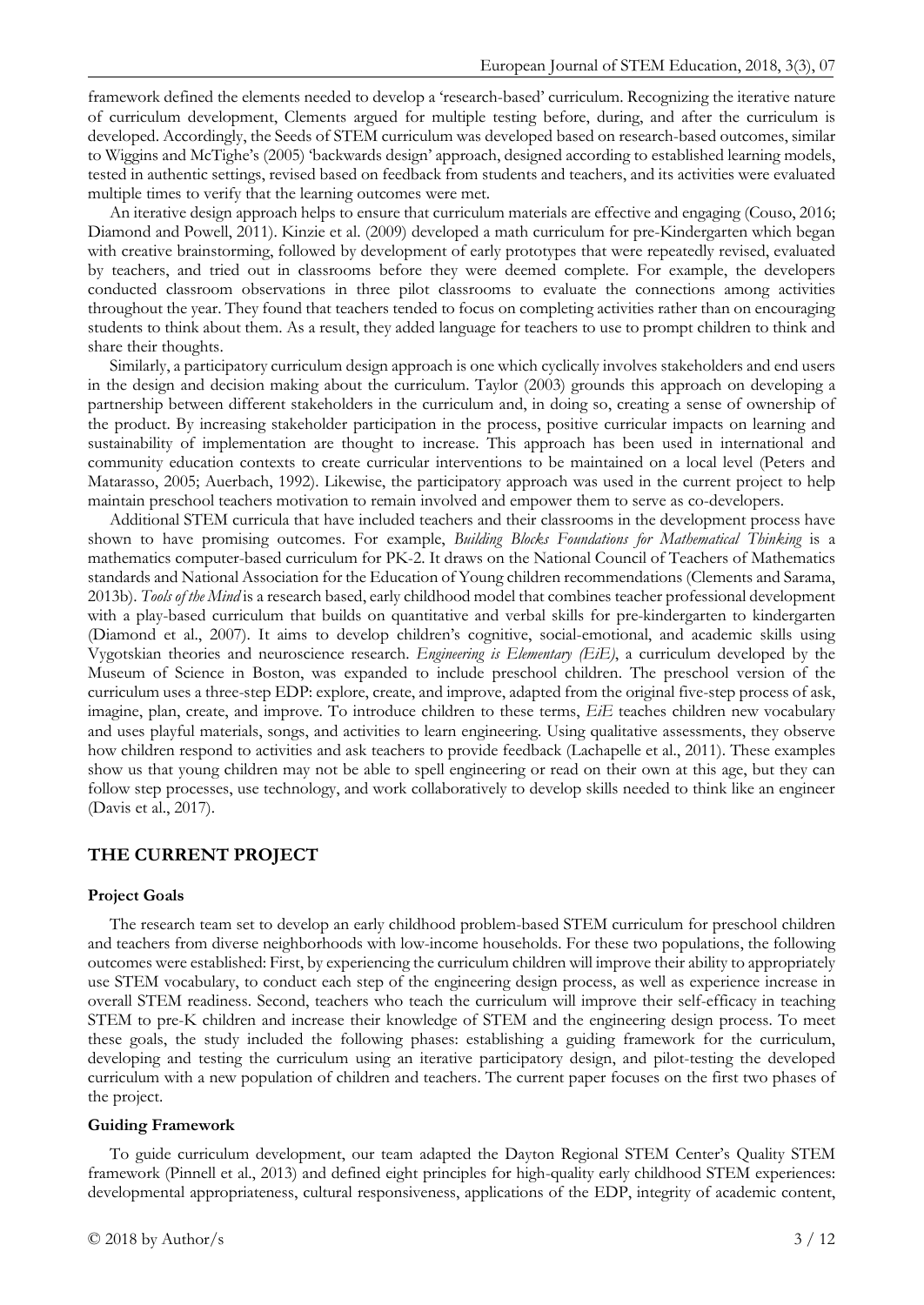quality of technology integration, connections to non-STEM disciplines, real world connections, and curriculumembedded, performance-based assessment (Dubosarsky et al., 2018).

In regard to developmental appropriateness, we relied on the National Head Start Child Development and Early Learning Framework (2010), which specifies standards under the domains of social-emotional development, approaches to learning, logic and reasoning, mathematics knowledge and skills, and science knowledge and skills.

The integrity of academic content criterion in the guiding framework ensured that STEM became an integral part of the learning day, rather than an add-on to an existing curriculum. For that the team reviewed several sets of State and National US academic standards to define the learning outcomes of the curriculum. The reviewed standards included the Massachusetts Framework for Science, Technology, and Engineering for Pre-K (2014), the Common Core State Standards for kindergarten mathematics (2010), and the United States' Next Generation Science Standards (NGSS) for scientific and engineering literacy (NGSS Lead States, 2013).

The practices emphasized by the NGSS were adapted for preschool children and embedded into the curriculum's performance expectations. These practices included asking questions and defining problems, developing and using models, planning and carrying out investigations, analyzing and interpreting data, using mathematics and computational thinking, constructing explanations, designing solutions, using evidence-based argumentation, and communicating information.

## **Establishing the Process of Iterative Development**

The eight-unit Seeds of STEM curriculum was developed over an 18-month period through an iterative process of *design-testing-revision-testing* and followed the participatory curriculum design (PCD) approach (Taylor, 2003), where the end users of the curriculum (preschool teachers) were involved, and played a key role, in the development and testing of the curriculum. Since participatory curriculum design (PCD) method includes conducting stakeholder needs assessments, teachers completed an online survey at the start of the process gathering information about their background, perceived areas of needed professional development, their attitudes and knowledge about STEM education and engineering, as well as their perspective on multicultural awareness. Consistent with the PCD approach, the project team's role was to present design problems to the teachers, asking them to work together and discuss with one other to develop activities during face-to-face meetings. Teachers were provided with professional development to prepare for the process and continuously involved in the testing and evaluation of the different versions of the curriculum. Unlike some published versions of the PCD approach, the content to be taught was pre-determined by educational standards and frameworks in combination with expressed teacher needs, rather than by the community needs alone.

# Teacher Recruitment

The team defined separate groups of teachers to participate in the curriculum creation and revision process: Developer teachers (DTG) and tester teachers (TTG2 and TTG3). To recruit teachers for all groups, the team partnered with a large urban Head Start program which managed 4 centers. A total of 621 children and their families were served by the Head Start program during testing cycles. Fifty-eight percent of families served were Hispanic; 21% were African-American; 20% were White/Caucasian, and 1% were Asian (Worcester Child Development Head Start Program Worcester Public Schools, 2017, p. 12).

All interested teachers completed a questionnaire during the recruitment session to measure their current STEM content knowledge, teaching practice, self-efficacy, and multicultural awareness. Developer teachers, referred to as the Developer Teacher Group (DTG) were charged with collaborating with the project's curriculum development team (CDT) to create the initial drafts of curriculum plans. To be considered for the DTG, the teacher had to meet these criteria: 1) having a Master's degree; 2) working in the urban Head Start center for more than one year; 3) mid to high scores on all Classroom Assessment Scoring System (CLASS) dimensions; 4) good reviews from the teacher's supervisor; and 5) teachers' interest in joining the development team. Recommendations for teachers who fit the criteria were solicited from the collaborating Head Start Center education director. Teachers for the Tester Teacher Groups (TTG2 and TTG3), were recruited from the same Head Start sites. Tester teachers had to be willing to implement activities and provide feedback on implementation days using an online feedback form. All teachers received stipends for time spent outside of the classroom to complete all development activities assigned to their group. In all, 6 preschool teachers from 6 classrooms formed the Developer Teacher Group (DTG), 20 teachers from 10 classrooms formed the second tester teacher group (TTG2), and 8 preschool teachers from 4 classrooms formed the third tester teacher group (TTG 3). On average, there were about 17 children in each classroom. All teachers were female, with the average age being 41.7 years old (standard deviation = 10.3 years old). Most (32 teachers; 91%) were of White/Caucasian descent, and three (3 teachers or 9%) belonged to minority groups. Five teachers held Master's degrees; two had Associate's degrees; 28 had bachelor's degrees. The following sections describe the elements in more detail that led to the development of the curriculum.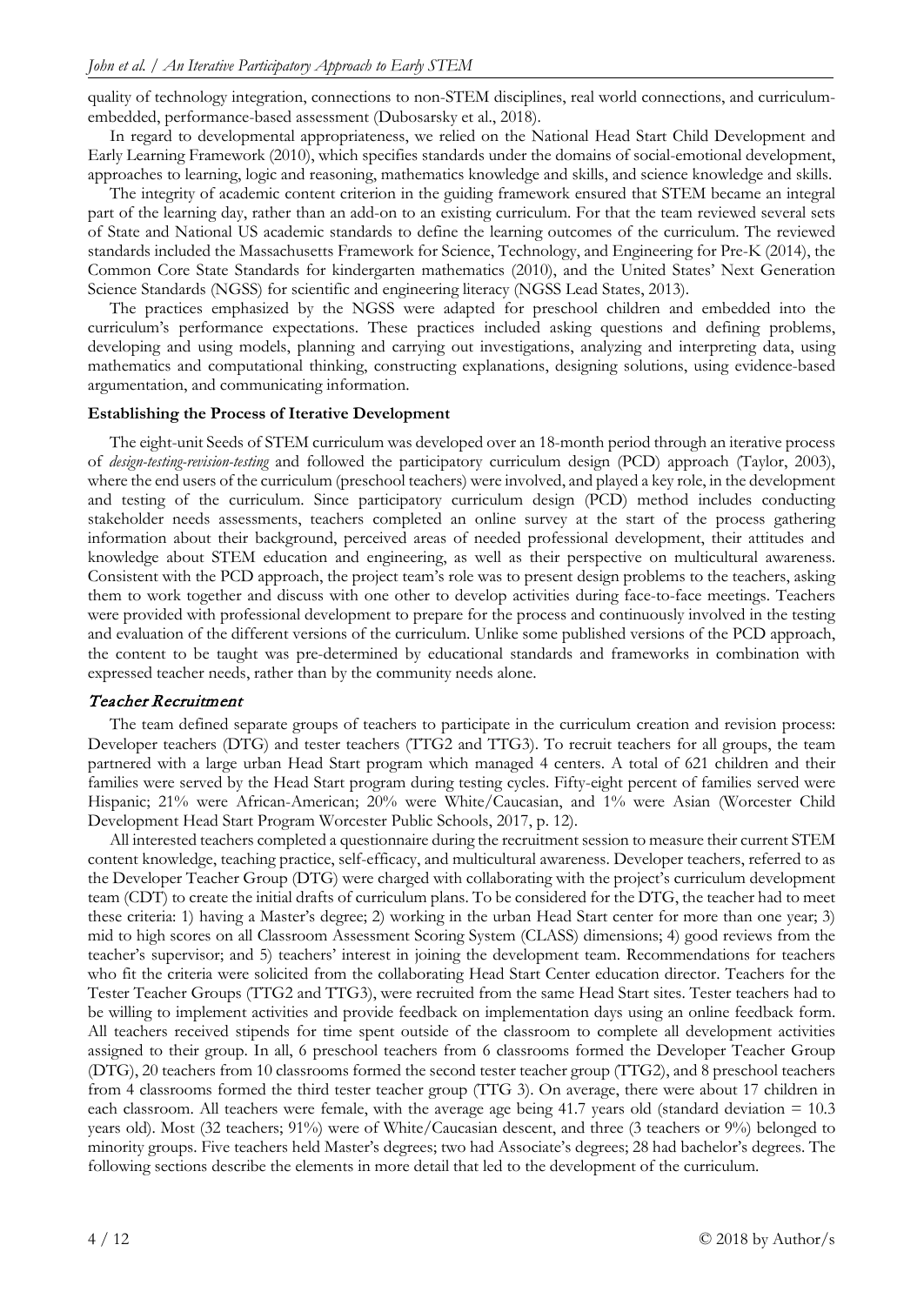**Table 1.** Final iterative participatory development process for each unit in the curriculum. Key: CE = Content Experts; CDT = Curriculum Development Team; DTG = Developer Teacher Group; CDE = Child Development Expert; DE = Diversity Expert; AB = Advisory Board; TTG2 = Tester Teacher Group 2; TTG3 = Tester Teacher Group 3

| Unit Plan            |                    | CЕ | CDT | <b>DTG</b> | CDE | DE | AВ | TTG <sub>2</sub> | TTG3 |
|----------------------|--------------------|----|-----|------------|-----|----|----|------------------|------|
| Version 1            | Development        | X  | X   | X          |     |    |    |                  |      |
|                      | Testing & Feedback |    |     | X          | X   | X  | х  |                  |      |
| Version 2            | Revision           |    | X   |            |     |    |    |                  |      |
|                      | Testing & Feedback |    |     |            |     |    |    | X                |      |
| Version 3            | Revision           |    |     |            |     |    |    |                  |      |
|                      | Testing & Feedback |    |     |            |     |    |    |                  |      |
| Version 4            | Revision           |    | x   |            |     |    |    |                  |      |
|                      | Testing & Feedback |    |     | X          |     |    | X  |                  |      |
| <b>Final Version</b> | Last Revision      |    |     |            |     |    |    |                  |      |

## Iterative Testing and Revision Process

The team of researchers and developer teachers went through several models of creating the first draft of each unit (Version 1), and through trial and error, found a collaboration model that yielded high-quality units. Prior to a face-to-face meeting, the project team shared with the DTG the expected learning outcomes for the unit to be developed, and the team worked collaboratively at the meeting to create the first unit draft based on the defined outcomes. At each meeting, lasting about four hours, the team researched books, videos, songs, and ideas for center activities, as well as small and large group activities. Then, the teachers implemented each one of the curriculum units in their classrooms on three separate occasions: by the DTG (Version 1), TTG2 (Version 2), and TTG3 (Version 3). Between each test, the unit underwent revisions based on comments provided by the teachers.

# Feedback Survey

To obtain teacher feedback on unit activities and keep track of teacher implementation, the curriculum development team developed an online survey using Qualtrics. Teachers were asked to complete a survey following each day they implemented any curriculum activities in their classroom. Survey feedback informed curriculum revisions to be made and gauged the usability and feasibility of activity implementation. The survey consisted of closed- and open-ended items that elicited teacher feedback about the extent to which teachers believed lessons were successful overall and about modifications that teachers made to each activity outlined in the curriculum. These included changes in pedagogical strategies or in materials used, and providing a rationale for curriculum modifications, and general feasibility of use with classroom sub-populations (e.g., Dual Language Learners, children with special needs, 3-year-old children).

The feedback responses from each group of testing teachers were collected and summarized to create one final consolidated report for each activity of the unit. Additionally, a separate report was created to summarize teachers' feedback on the entire unit. The curriculum development team revised each unit following the feedback from each testing session.

### Expert Review

Once a unit was developed and tested by the first group of teachers, it was also given to the project's experts that included engineers, early childhood teacher educators, early childhood researchers, a cognitive developmental psychologist, and a social psychologist with expertise in diversity and inclusion. Experts' feedback was incorporated into the second revision of each unit. For instance, during the development of a unit based on plants, the curriculum development team initially considered including the full life cycle of the plants (seed-plant-flower-fruitseed). However, the advisory board suggested that since the full life cycle will not be observed during the timespan of the unit, the concept of a life cycle may be too abstract for some children. They recommended that the unit would only focus on what the children are readily able to see and touch. As a result, the unit was changed to focus on the plant parts (seeds, roots, stem, and leaves) and needs (sunlight, air, and water).

# Professional Development

During the iterative curriculum development process, the project leaders conducted three professional development (PD) trainings with the participating developer and tester teachers to help them become familiar with the characteristics of high-quality STEM activities. These training sessions covered the following topics: 1) Engineering Design Process, 2) High Quality STEM education, and 3) Diversity and inclusion in STEM, specifically engineering. The topics of the training sessions were chosen based on teacher-reported needs assessed through a survey at the beginning of the study, and input from the curriculum development team as to the topics that will help teachers teach the curriculum with fidelity.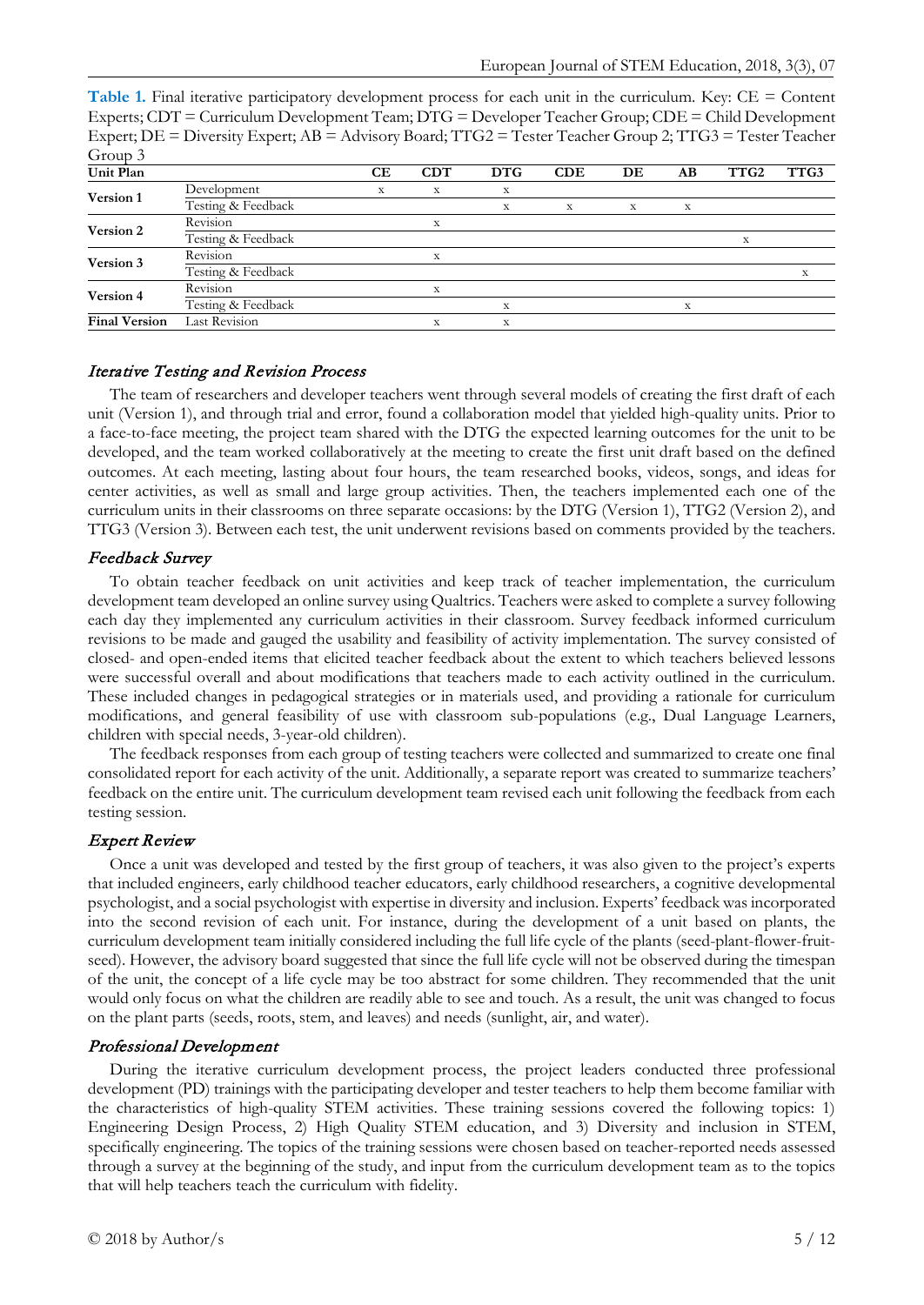During the first training, the teachers learned about the engineering design process (EDP) and created a childfriendly visual of the "EDP wheel" to use in their classrooms (Dubosarsky et al., 2018). During the second training, teachers were introduced to the project-created framework for high-quality STEM experiences in early childhood and engaged in such activity. The third training covered issues related to diversity and inclusion in STEM education. The goal was to increase teachers' awareness and knowledge in pedagogy and reduce stereotyping based on race, nationality, gender, ability, socioeconomic status, language, and perceptions of engineering and engineers.

# **ITERATIVE DEVELOPMENT PROCESS IN DETAIL**

# **Version 1: Developer Teacher Test**

The six curriculum developer teachers were the first set of teachers to test the units in their classrooms. On average, there were about 17 children in each classroom. The teachers were provided with the unit plan (which they all participated in crafting), implementation instructions, materials (such as books and laminated images), and resource lists. The teachers were given full flexibility to add and/or modify activities and materials if deemed needed.

The most critical changes to each unit were made following Version 1 testing. For instance, initially the units were designed to be one-week long experiences that focus mostly on problem solving activities. However, during implementation of Unit 2, in which a character asked the children for help in getting a ring out of a block of ice, one of the developer teachers realized the need for background science experiences on properties of ice and water, and the processes of melting and freezing, prior to implementing the problem-solving activities in the classroom. The teacher then planned and taught some science activities, and in her feedback form she included additional preunit activities that covered the science concepts required for that unit. The teacher commented:

I spanned this curriculum over two weeks so we could focus on the properties of water and how it can change specifically from water to ice and back again. The children were allowed to play with colored ice cubes and watch as they melted. We had daily conversations about what would make it melt faster and why. We also discussed how they would work as the children were drawing out their solutions. I think it worked out well that the children were engaged in this conversation throughout the unit so that when they came up with a solution that was based on prior knowledge and they were able to come up with great solutions.

As a result of this successful experience, the curriculum development team revised all units to become two part experiences, with the first half of each unit covering the science concepts related to the second half's problemsolving activities. Another suggestion was made to add images to the provided science vocabulary signs (such as water and the ice) for a more engaging and inclusive learning experience.

Initial units in this round called for using a character puppet named "Mr. Problemo" (modeled after a popular character on a U.S. children's television show) to introduce the problems to the children. However, during implementation of the unit the teachers suggested using a character that the children will be more excited about. Many of them had replaced Mr. Problemo with other story-book and television characters familiar to the children. One of the teachers commented:

Instead of using a puppet and naming it Mr. Problemo we used a stuffed Pete the Cat since the children were already familiar with him and we had done a week of Pete the Cat books a few weeks prior. They seemed to respond very well and loved that he was back in our classroom.

In the later revision, the curriculum development team introduced a character called Problem Panda, who was introduced to the children in a laminated picture of real panda bear. The character presents a problem and asks for the help of the children in solving it in each unit.

# **Version 2: Tester Teacher Group 2**

Twenty teachers (in 10 classrooms) participated in the testing of the revised units. As in Round 1 with the developer teachers (DTG), these tester teachers (TTG2) were also given full flexibility to add and/or modify the unit activities and materials.

The units were further revised based on the feedback obtained from the tester teachers. During this round, the teachers were asked to use the laminated Problem Panda as the main character in their activities. However, the teachers felt that using a more realistic looking object such as a stuffed animal or figurine would be more engaging for the students: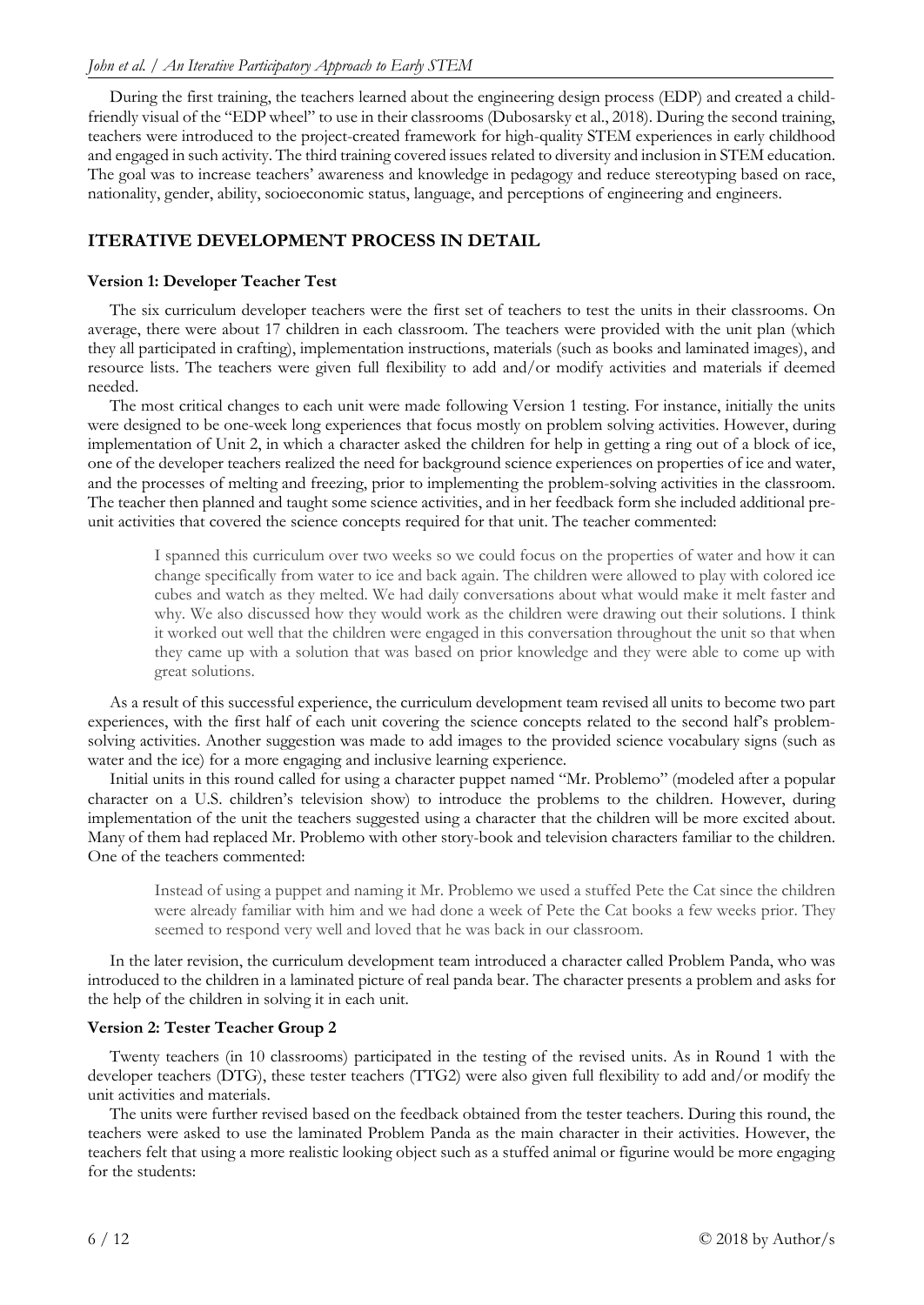Children were not interested [in the] laminated Problem Panda. We were able to get a reaction when another teacher pretended to be Problem Panda with another voice. The children enjoyed when Problem Panda introduced his four friends.

In the later revisions, the curriculum development team had introduced a stuffed toy to represent Problem Panda. Only moderate changes were made following the second testing, most of them focusing on adding books and other resources suggested by the teachers.

### **Version 3: Tester Teacher Group 3**

The third group of 8 teachers (in 4 classrooms; TTG 3) was asked to test all 8 units in sequence. A new version of the feedback survey was created to be used by these teachers, asking teachers about the clarity of instructions and observed student outcomes. The teachers were instructed to follow the unit plans exactly as written and provide feedback. The reasoning for this request was that the team wanted to test the usability and feasibility of the curriculum as it was, as well as the clarity of instructions. New questions were added to the survey to obtain feedback on: 1) how well the unit and its activities met the learning objectives mentioned in the unit plan and, 2) ways in which the team can help teachers improve the teaching of this unit (e.g., teacher training, example videos).

The feedback from version 3 tester teachers was shared with the developer teachers and the advisory board to decide on further revisions to the curriculum. For instance, in a unit about the five senses, an activity calls for reading the book to introduce the concept of blindness to children. One teacher commented:

My children listened to the story well and focused, but I do not think they understood the picture and blind connection. We decided to play a trust fall game where the children had to use their other senses while their eyes where closed to attempt to feel what it is like for a blind person.

In the revision, the curriculum development team included instructions to invite the children to try on blindfolds and conduct different tasks to experience what it feels like to lose their sense of sight for better understanding of the concepts.

#### **Version 4: Research Team, Developer Teachers, and Advisory Board**

One final curricular revision was done following the testing of the entire curriculum and based on the feedback regarding the clarity of instructions. Based on the Round 3 feedback, the developer teachers and the advisory board suggested changes including: adding icons and images to the unit plans to make them more engaging and accessible; determining a consistent structure for each engineering half of the unit; adding a script for teachers that would include specific open-ended questions; adding a unit overview; and adding a list of criteria to evaluate children's solutions.

# **IMPACT OF CURRICULUM DEVELOPMENT ON PARTICIPATING TEACHERS**

At the conclusion of the development process*,* interviews were conducted with a sample of 13 Head Start preschool teachers who participated. All participating teachers were invited to be interviewed. Interviews were conducted with only those teachers who volunteered to participate. These interviews served in part as the project's formative evaluation from the perspective of the teachers, and were semi-structured in nature to better understand how teachers experienced the process and to allow issues and topics to arise that the team may not have considered previously. The interviews asked teachers to reflect on: 1) the changes to their teaching as a result of their participation; 2) what they perceived to be the essential or potential student outcomes of the curriculum; 3) any gaps they saw in the curriculum; and 4) any advice they had for other teachers who use the curriculum.

The interviews were conducted by the project evaluator. Four of the 9 interviews consisted of 2 teachers from a classroom, while the other five interviews had individual teachers participate. Two of the interviews were with developer teachers, while the other seven interviews were with tester teachers. All interviews took place at the teachers' respective schools and were video-recorded, with each interview lasting 15-20 minutes. Teachers received a copy of the interview questions before appearing on camera.

The interview data were qualitatively analyzed using an emergent thematic coding approach (Braun and Clarke, 2006). This approach allows for themes and patterns to arise based on the narratives shared by teachers in response to the interview questions. Each recorded interview was transcribed in full and de-identified. Transcripts were then reviewed to isolate teacher responses to each of the four main interview questions (changes in teaching; essential student outcomes; gaps in the curriculum; and advice to other teachers), which were then coded into categories based on the responses, until all types of responses were coded. The next section describes in more detail some of the major themes that arose from teachers' reflections.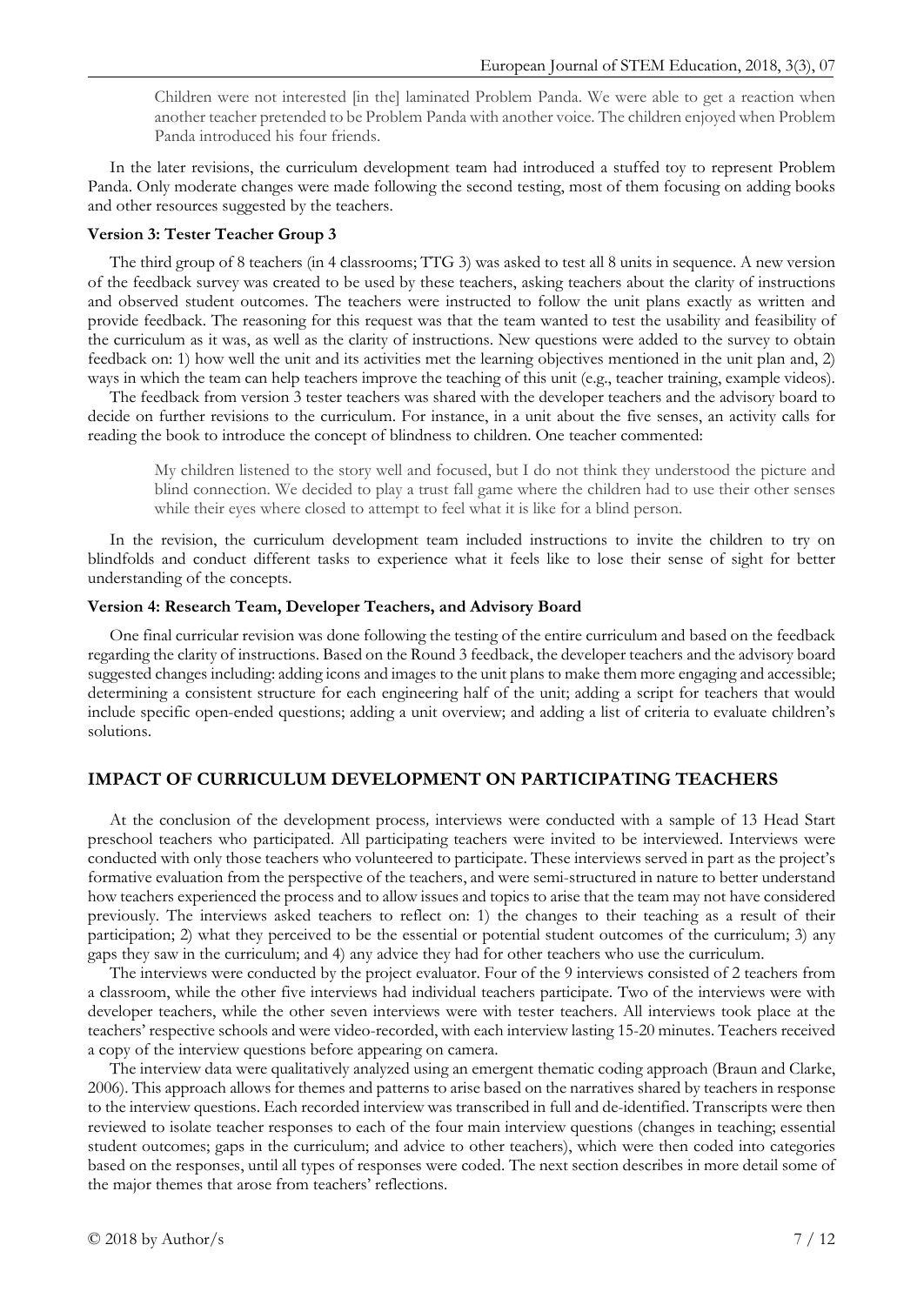In terms of how the curriculum development experience impacted their skills, knowledge, and teaching about STEM and engineering, teacher responses were coded into three main themes: increased knowledge of general teaching practices (5 instances), increased knowledge about the problem solving process (5 instances), and gains in general science or engineering knowledge (4 instances). Many teachers commented that their main takeaway was **learning to teach problem-solving using the engineering design process (EDP**). For instance, one teacher stated: "I've never been taught the engineering design process… I have a lot of experience with science, with my Master's courses… but I've actually never taught the engineering design process or had my children retest and test things and improve…" Another commented: "...[Y]ou start to think of some of the topics you… [taught] before… [and] go further into it. How can we bring the engineering process into it? How can we get the children more involved?"

Other teachers stated the process **helped serve as a framework to discuss the science concepts (which some already were familiar with), to think about science in an action-oriented way**, rather than about 'something that sits on a table'. For example: "…[I]t gave us a procedure to follow to teach the curriculum instead of just putting everything out and say[ing], 'This week we are studying plants and seeds.' It actually gave us steps to follow and teach them."

Teachers also commented that they **learned to incorporate more hands-on activities**, which engaged the children: "It wasn't just pictures or the books, but it was also having that kind of hands-on activities and the children really enjoyed that." One also stated she learned the power of **open-ended questioning** to encourage further student thinking: "It has given me a great insight on how to ask questions to children, how to keep them thinking; it has really helped [me] grow over this last year using it."

More generally, teachers also stated that, in the process of preparing to teach the topics to the children, they **increased their own knowledge and vocabulary about the science topics covered as well as about the steps in the engineering problem-solving process**.

"[I learned to use]… a lot of the vocabulary, you know, just relating back to the [problem-solving] process."

"I definitely learned some things too. I definitely learned things about shadows and different topics of study."

Similarly, analysis of researcher notes from informal discussions with the developer and tester teachers during routine classroom visits found changes in teachers' expectations related to children's abilities. Several teachers reported being 'astonished' at the creative ideas children proposed to the problem. Teachers reported being skeptical at first, however adjusted their expectations once they saw children's ideas and solutions.

In terms of essential student outcomes, teacher responses were categorized into the following six themes: student knowledge of the problem solving process (7 instances), student engagement (4 instances), student use of vocabulary (4 instances), student attitude changes (3 instances), student career awareness (2 instances), and student collaboration (2 instances). In terms of gaps in the curriculum, teacher responses were categorized into four main issues: accessibility of materials to three-year-olds or dual language children (6 instances), lack of materials (3 instances), sequence of curriculum units (1 instance), and finding time to do the activities (1 instance). Finally, in terms of advice to other teachers, teacher responses were coded into two main categories: remember about the potential to reuse and adapt the curriculum after participation in the project (5 instances) and suggestions for teacher disposition/attitudes when starting to teach the curriculum (e.g., "have fun with it", "be patient", "try to hold your opinion"; 5 instances).

# **DISCUSSION**

This paper detailed the development process of an early childhood problem-based STEM curriculum. The curriculum was developed to address the lack of high quality STEM curriculum for preschool classrooms. The partnership created between the curriculum development team and preschool teachers from the Worcester Head Start program reflects one of the tenets of using a participatory curriculum design approach. The diversity of expertise, a shared goal, and mutual respect that each member had for others on the team enabled the creation of innovative units. The iterative process of testing-feedback-revision-testing resulted in a high-quality curriculum that has been recently piloted in additional preschool classrooms to assess the potential impacts of the curriculum on teacher and student outcomes (Sibuma et al., 2018).

Our results suggest that the teachers who participated in the iterative development process increased their perceived self-efficacy in STEM pedagogy at the end of their involvement. Specifically, interview data suggested that the experience helped teachers expand their knowledge about science concepts, understand the engineering design process, and apply this process in guiding children to solve problems during the school day. According to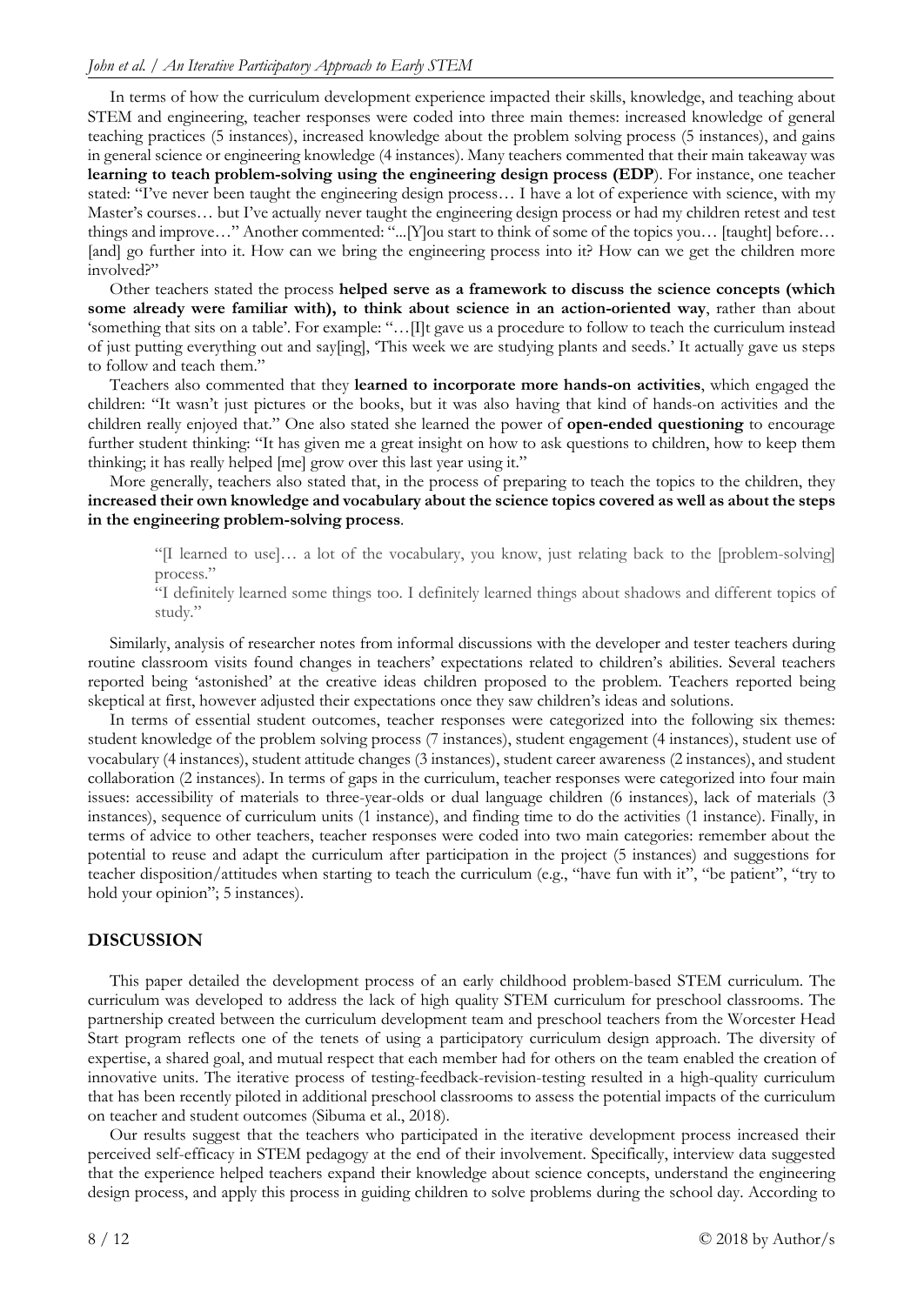Bandura's social cognitive theory (1997), self-efficacy is the belief about one's own capability to perform a task. Research has shown that high teacher self-efficacy has been associated with more willingness to try new techniques, student motivation, and greater enthusiasm and commitment for the teaching profession (Henson, 2001; Rodríguez et al., 2014; Tschannen-Moran and Hoy, 2002). Teachers also reported a change in their teaching practice, such as how to ask children questions that promote critical thinking. A contributing factor to this change was the teachers' observation of their students' growth in their classroom. Teachers who reported being skeptical about teaching STEM and problem solving to young children realized that the children enjoyed solving problems, learned the vocabulary, and followed the process to solve problems in the class. Teacher attitudes towards STEM have been positively correlated with their STEM classroom practices (Thibaut, et al., 2018). Specifically, research has shown that participation in teacher professional development was positively associated with teacher efficacy (Ross and Bruce, 2007) and attitudes towards STEM teaching principles (Thibaut, et al., 2018).

#### **Limitations**

As the interviews asked teachers to share their own perceived changes to their STEM knowledge and instructional behavior, observational analyses of classroom activity videos are being considered to verify changes to practice as expressed by the teachers. As is, we acknowledge that the data reported here are not empirical, but are based on individual reflections on the experience. In addition, although the team observed and heard similar feedback during the course of development, the interview data relied solely on teachers who self-selected to be interviewed and was not necessarily representative of the full range of experiences.

The positive outcomes of the curriculum development process, which includes the professional development of the teachers, went beyond the walls of the classroom. Several developer teachers have joined the curriculum development team in presenting the project at professional conferences and conducted professional development to a new group of teachers who implemented the curriculum. Teachers also expressed interest in sharing the importance of STEM with other preschool teachers.

Findings from the current project suggest that STEM curricula that are developed using an iterative participatory design approach may positively impact preschool teachers' self-efficacy and knowledge in teaching STEM and engineering topics. More research is needed in order to determine what and how specific parts of the collaboration in the participatory curriculum design process contributes to increased teacher self-efficacy and knowledge.

#### **ACKNOWLEDGMENTS**

We are grateful to the Worcester Head Start teachers and families for their collaboration and participation. We also want to thank our graduate and undergraduate students for their assistance on the project.

The research reported here was supported by the Institute of Education Sciences, U.S. Department of Education, through Grant R305A150571 to Worcester Polytechnic Institute. The opinions expressed are those of the authors and do not represent views of the Institute or the U.S. Department of Education.

#### **REFERENCES**

- Aldemir, J. and Kermani, H. (2017). Integrated STEM curriculum: improving educational outcomes for Head Start children. *Early Child Development and Care*, 187(11), 1694-1706. <https://doi.org/10.1080/03004430.2016.1185102>
- Archer, L., Dewitt, J., Osborne, J., Dillion, J., Willis, B. and Wong, B. (2010). "Doing" science versus "being" a scientist: Examining 10/11-year-old schoolchildren's constructions of science through the lens of identity. *Science Education*, 94, 617–639.<https://doi.org/10.1002/sce.20399>
- Auerbach, E. R. (1992). Making Meaning, Making Change. Participatory Curriculum Development for Adult ESL Literacy. *Language in Education: Theory & Practice,* 78.
- Bagiati, A. and Evangelou, D. (2015). Engineering Curriculum in the Preschool Classroom: The Teacher's Experience. *European Early Childhood Education Research Journal*, 23(1), 112-128. <https://doi.org/10.1080/1350293X.2014.991099>

Bandura, A. (1997). *Self-efficacy: The exercise of control*. New York, NY: Freeman.

- Bornfreund, L. A. (2011, March). *Getting in sync: Revamping licensing and preparation for teachers in pre-K, kindergarten, and the early grades.* Washington, DC: The New America Foundation.
- Braun, V. and Clarke, V. (2006). Using thematic analysis in psychology. *Qualitative research in psychology*, 3(2), 77-101. <https://doi.org/10.1191/1478088706qp063oa>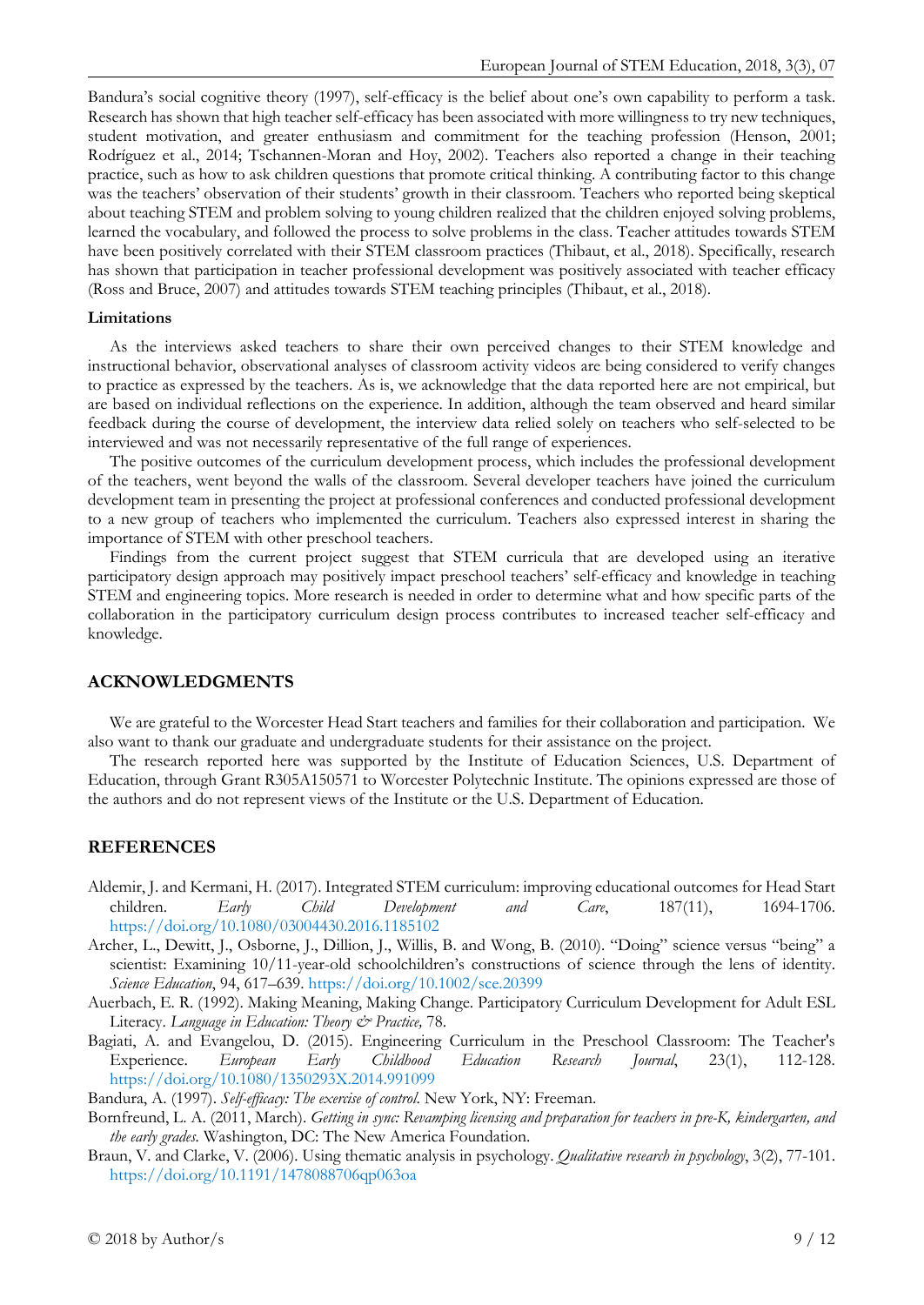- Brophy, S., Klein, S., Portsmore, M. and Rogers, C. (2008). Advancing engineering education in P-12 classrooms. *Journal of Engineering Education*, 97(3), 369–387. <https://doi.org/10.1002/j.2168-9830.2008.tb00985.x>
- Brooks-Gunn, J., Rouse, C. E. and McLanahan, S. (2007). Racial and ethnic gaps in school readiness. *In School readiness and the transition to kindergarten in the era of accountability*, Eds. R.C. Pianta, M.J. Cox and K.L. Snow, 283– 306. Baltimore: Paul H. Brookes.
- Buchter, J., Kuchskar, M., Oh-Young, C., Weglarz-Ward, J. and Gelfer, J. (2017). Supporting STEM in Early Childhood Education. *Policy Issues in Nevada Education 1-12*. Available at: [https://digitalscholarship.unlv.edu/co\\_educ\\_policy/2](https://digitalscholarship.unlv.edu/co_educ_policy/2)
- Cannon, J. S., Kilburn, M. R., Karoly, L. A., Mattox, T., Muchow, A. N. and Buenaventura, B. (2017). *Investing Early: Taking Stock of Outcomes and Economic Returns from Early Childhood Programs*. Santa Monica, CA: RAND Corporation. Available at: [https://www.rand.org/pubs/research\\_reports/RR1993.html](https://www.rand.org/pubs/research_reports/RR1993.html) <https://doi.org/10.7249/RR1993>
- Carnegie Corporation of New York. (2009). The Opportunity Equation—Transforming Mathematics and Science Education for Citizenship and the Global Economy. Available at: [https://www.carnegie.org/media/filer\\_public/80/c8/80c8a7bc-c7ab-4f49-847d-](https://www.carnegie.org/media/filer_public/80/c8/80c8a7bc-c7ab-4f49-847d-%201e2966f4dd97/ccny_report_2009_opportunityequation.pdf)

[1e2966f4dd97/ccny\\_report\\_2009\\_opportunityequation.pdf](https://www.carnegie.org/media/filer_public/80/c8/80c8a7bc-c7ab-4f49-847d-%201e2966f4dd97/ccny_report_2009_opportunityequation.pdf) (Accessed 18 February 2016)

- Claessens, A., Duncan, G. and Engel, M. (2009). Kindergarten skills and fifth grade achievement: Evidence from the ECLS-K. *Economics of Education Review*, 28, 415-427. <https://doi.org/10.1016/j.econedurev.2008.09.003>
- Clements, D. H. (2007). Curriculum research: Toward a framework for 'research-based curricula'. *Journal for Research in Mathematics Education*, 38, 35–70. [https://doi.org/10.1007/978-94-007-6440-8\\_7](https://doi.org/10.1007/978-94-007-6440-8_7)
- Clements, D. H. and Sarama, J. (2013). Rethinking early mathematics: What is research based curriculum for young children? In English, L. and Mulligan, J. (Eds), *Reconceptualizing early mathematics learning*. *Advances in Mathematics Education*. Springer.
- Clements, D. H. and Sarama, J. (2013). *Building Blocks*, Volumes 1 and 2. Columbus, OH: McGraw-Hill Education.
- Couso D. (2016). Participatory approaches to curriculum design from a Design Research Perspective. In: Psillos D., Kariotoglou P. (eds) *Iterative Design of Teaching-Learning Sequences.* Springer, Dordrecht. [https://doi.org/10.1007/978-94-007-7808-5\\_4](https://doi.org/10.1007/978-94-007-7808-5_4)
- Cunningham, C. (2009). Engineering is elementary. *The Bridge*, 39(3), 11-17.
- Davis, M. E., Cunningham, C. M. and Lachapelle, C. P. (2017). They can't spell "engineering" but they can do it: Designing an engineering curriculum for the preschool classroom. *Zero to Three Journal*, 37, 4–11.
- Diamond, K. E., Justice, L. M., Siegler, R. S., et al. (2013). *Synthesis of IES research on early intervention and early childhood education (NCSER 2013-3001)*. Washington, DC: National Center for Special Education Research, Institute of Education Sciences, U.S. Department of Education. <https://doi.org/10.1177/1053815111400416>
- Diamond, K. E. and Powell, D. R. (2011). An iterative approach to the development of a professional development intervention for Head Start Teachers. *Journal of Early Intervention*, 33, 75- 92.
- Dubosarsky, M., John, M. S., Anggoro, F., Wunnava, S. and Celik, U. (2018). An Innovative STEM Curriculum for Early Childhood Classrooms. In L. English & T. Moore (Eds.) *Early Childhood Engineering Research*. Springer.
- Engel, S. (2011). Children's need to know: Curiosity in school. *Harvard Educational Review*, 81(4), 625–645. <https://doi.org/10.17763/haer.81.4.h054131316473115>
- Fayer, S., Lacey, A. and Watson, A. (2017, January). STEM Occupations: Past, Present, and Future U.S. Bureau of Labor Statistics. Available at: [https://www.bls.gov/spotlight/2017/science-technology-engineering-and](https://www.bls.gov/spotlight/2017/science-technology-engineering-and-mathematics-stem-occupations-past-present-and-future/pdf/science-technology-engineering-and-mathematics-stem-occupations-past-present-and-future.pdf)[mathematics-stem-occupations-past-present-and-future/pdf/science-technology-engineering-and](https://www.bls.gov/spotlight/2017/science-technology-engineering-and-mathematics-stem-occupations-past-present-and-future/pdf/science-technology-engineering-and-mathematics-stem-occupations-past-present-and-future.pdf)[mathematics-stem-occupations-past-present-and-future.pdf](https://www.bls.gov/spotlight/2017/science-technology-engineering-and-mathematics-stem-occupations-past-present-and-future/pdf/science-technology-engineering-and-mathematics-stem-occupations-past-present-and-future.pdf)
- Federal Interagency Forum on Child and Family Statistics (2013). America's Children: Key National indicators of well being. Available at: [https://www.childstats.gov/pdf/ac2013/ac\\_13.pdf](https://www.childstats.gov/pdf/ac2013/ac_13.pdf)
- Fogarty, R. (2009). How to integrate the curricula. Thousand Oaks. CA: Corwin.
- Gay, G. (2000). *Culturally responsive teaching: Theory, research and practice*. New York, Teachers College Press.
- Haskins, R. and Rouse, C. (2005). *Closing achievement gaps. The Future of Children Policy Brief*. Princeton Brookings.
- Henson, R. K. (2001). Teacher self-efficacy: Substantive implications and measurement dilemmas. *Invited keynote at the annual meeting of the Educational Research Exchange, Texas A & M University, Texas*.
- Howes, C., Burchinal, M., Pianta, R., Bryant, D., Early, D., Clifford, R. and Barbarin, O. (2008). Ready to learn? Children's pre-academic achievement in pre-kindergarten programs. *Early Childhood Research Quarterly*, 23(1), 27- 50. <https://doi.org/10.1016/j.ecresq.2007.05.002>
- Kinzie, M. B., Pianta, R. C., Kilday, C. R., McGuire, P. R. and Pinkham, A. M. (2009). Development of curricula, teacher supports, and assessments for pre-kindergarten mathematics and Science. *Conference Paper, Society for Research on Educational Effectiveness. Washington, DC*.
- Klein, L. G. and Knitzer, J. (2006). *Effective preschool curricula and teaching strategies. Pathways to Early School Success*, Issue Brief No. 2. New York: Columbia University, National Center for Children in Poverty.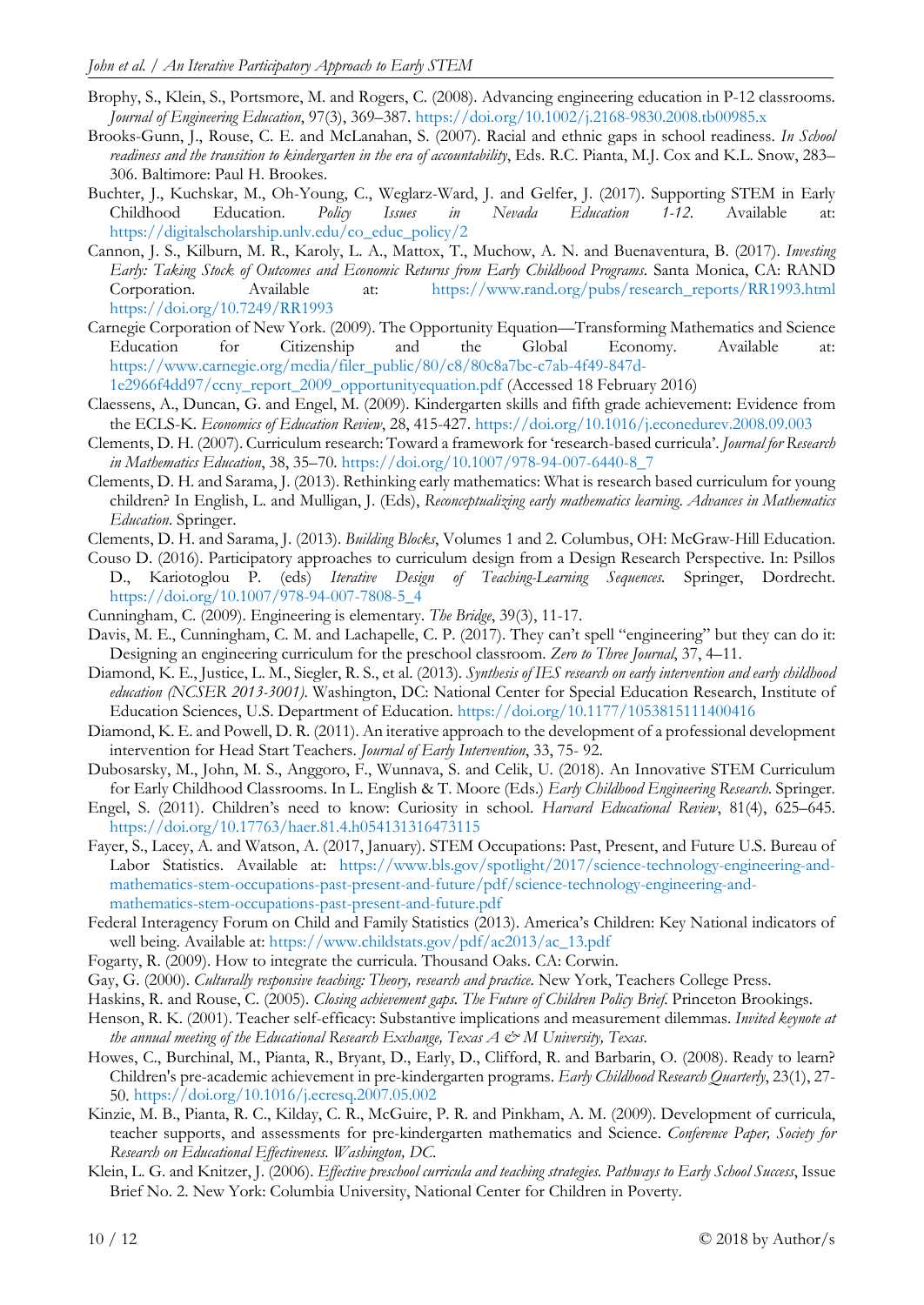- Lachapelle, C. P., Cunningham, C. M., Jocz, J., Kay, A. E., Lee-St. John, T. J., Mabikke, H. N. and Sullivan, S. (2011). *Engineering is Elementary: An evaluation of years 4 through 6 field testing*. Boston, MA: Museum of Science.
- Massachusetts Department of Education. (2014). *Massachusetts science and technology/engineering curriculum framework*. Malden, MA: Massachusetts Department of Education.
- McFadden, J. (2015). Teachers as Designers: The Iterative Process of Curriculum Design Focused on STEM Integration. Available at: *The University of Minnesota Digital Conservancy*,<http://hdl.handle.net/11299/175257>
- Mickelson, R. A., Bottia, M. C. and Lambert, R. (2013). Effects of school racial composition on K–12 mathematics outcomes: A meta regression analysis. *Review of Educational Research*, 83, 121– 158. <https://doi.org/10.3102/0034654312475322>
- Moomaw, S. and Davis, J. A. (2010). STEM Comes to Preschool. *Young Children*, 65(5), 12-14.
- Morgan, P. L., Farkas, G., Hillemeier, M. M. and Maczuga, S. (2016). Science achievement gaps begin very early, persist, and are largely explained by modifiable factors. *Educational Researcher*, 45, 18-35. <https://doi.org/10.3102/0013189X16633182>
- National Association for the Education of Young Children and the National Association of Early Childhood Specialists in State Departments of Education. (2009). *Where we stand on curriculum, assessment, and program evaluation*. Available at:<http://www.naeyc.org/files/naeyc/file/positions/pscape.pdf>
- National Head Start Child Development and Early Learning Framework. (2010). The Head Start Child development and early learning Framework Promoting Positive Outcomes in Early Childhood Programs Serving Children 3–5 Years Old. Available at: [http://www.giarts.org/sites/default/files/Head-Start-Child-](http://www.giarts.org/sites/default/files/Head-Start-Child-Development-Early-Learning-Framework.pdf)[Development-Early-Learning-Framework.pdf](http://www.giarts.org/sites/default/files/Head-Start-Child-Development-Early-Learning-Framework.pdf) (15 December 2017)
- National Research Council. (2012). A Framework for K-12 Science Education: Practices, Crosscutting Concepts, and Core Ideas. Washington, DC: The National Academies Press.<https://doi.org/10.17226/13165>
- NGSS Lead States. (2013). Next Generation Science Standards: For States, By States. Washington, DC: The National Academies Press.
- Peters, J. and Matarasso, M. (2005). Targeting behavior: Participatory curriculum development for communitybased environmental education in Vietnam. *Applied Environmental Education and Communication*, 4(4), 325-337. <https://doi.org/10.1080/15330150500302189>
- Piaget, J. and Inhelder, B. (2000). *The psychology of childhood* (H. Weaver, Trans.). (Original work published 1928). New York, NY: Basic Books. (Original work published 1966).
- Pinnell, M., Rowly, J., Preiss, S., Franco, S., Blust, R. and Beach, R. (2013). Bridging the gap between engineering design and PK-12 curriculum development through the use the STEM education quality framework*. Journal of STEM Education: Innovations and Research*, 14(4), 28.
- Platz, D. L. (2004). Challenging young children through simple sorting and classifying: a developmental approach. *Education*, 125(1), 88-96.
- Reynolds, A. J., Ou, S. R. and Topitzes, J. W. (2004). Paths of effects of early childhood intervention on educational attainment and delinquency: A confirmatory analysis of the Chicago Child-Parent Centers. *Child development*, 75(5), 1299-1328. <https://doi.org/10.1111/j.1467-8624.2004.00742.x>
- Rodríguez, S., Fernández, B. R., Pena, R. B., Valle, A., Piñeiro, I. and Menéndez, R. C. (2014). Teacher self-efficacy and its relationship with students' affective and motivational variables in higher education. *European journal of education and psychology*, 7(2), 107-120. <https://doi.org/10.30552/ejep.v7i2.106>
- Ross, J. A. and Bruce, C. (2007). Professional development effects on teacher efficacy; Results of randomized field trial. *The Journal of Educational Research*, 101(1), 50-66. <https://doi.org/10.3200/JOER.101.1.50-60>
- Sibuma, B., Wunnava, S., John, M., Anggoro, F. and Dubosarsky, M. (2018). The impact of an integrated Pre-K STEM Curriculum on teachers' engineering content knowledge, self-efficacy, and teaching practices. *In Integrated STEM Education Conference (ISEC), 2018 IEEE (pp. 234-237). IEEE*. <https://doi.org/10.1109/ISECon.2018.8340489>
- Taylor, P. (2003). *How to design a training course*. A&C Black.
- Thibaut, L., Knipprath, H., Dehaene, W. and Depaepe, F. (2018). The influence of teachers' attitudes and school context on instructional practices in integrated STEM education. *Teaching and Teacher Education*, 71, 190-205. <https://doi.org/10.1016/j.tate.2017.12.014>
- Tippett, C. D. and Milford, T. M. (2017). Findings from a Pre-kindergarten classroom: Making the case for STEM in Early Childhood Education. *International Journal of Science and Mathematics Education*, 15, 67-86. <https://doi.org/10.1007/s10763-017-9812-8>
- Tschannen-Moran, M. and Hoy, A. W. (2002). The influence of resources and support on teachers' efficacy beliefs. *Paper presented at the annual meeting of the American Educational Research Association, New Orleans, LA*.
- Vygotsky, L. S. (1962). *Thought and language* (E. Hanfmann & G. Vakar, Trans.). New York: MIT Press and Wiley. <https://doi.org/10.1037/11193-000>